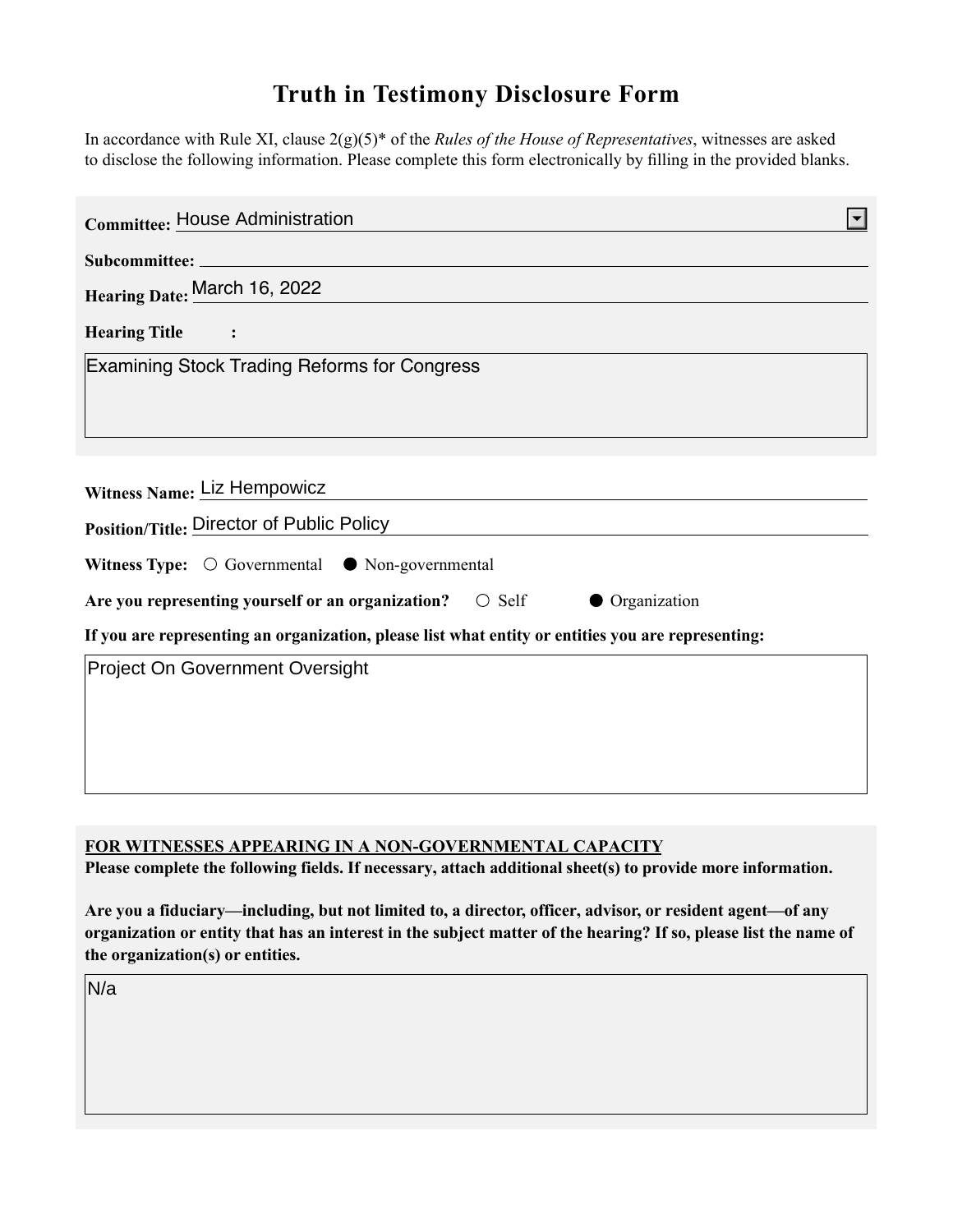**Please list any federal grants or contracts (including subgrants or subcontracts) related to the hearing's subject matter that you or the organization(s) you represent have received in the past thirty-six months from the date of the hearing. Include the source and amount of each grant or contract.** 

N/a

**Please list any contracts, grants, or payments originating with a foreign government and related to the hearing's subject that you or the organization(s) you represent have received in the past thirty-six months from the date of the hearing. Include the amount and country of origin of each contract or payment.** 

N/a

## **Please complete the following fields. If necessary, attach additional sheet(s) to provide more information.**

 $\exists$  I have attached a written statement of proposed testimony.

 $\subseteq$  I have attached my curriculum vitae or biography.

**\***Rule XI, clause 2(g)(5), of the U.S. House of Representatives provides:

(5)(A) Each committee shall, to the greatest extent practicable, require witnesses who appear before it to submit in advance written statements of proposed testimony and to limit their initial presentations to the committee to brief summaries thereof.

(B) In the case of a witness appearing in a non-governmental capacity, a written statement of proposed testimony shall include— (i) a curriculum vitae; (ii) a disclosure of any Federal grants or contracts, or contracts, grants, or payments originating with a foreign government, received during the past 36 months by the witness or by an entity represented by the witness and related to the subject matter of the hearing; and (iii) a disclosure of whether the witness is a fiduciary (including, but not limited to, a director, officer, advisor, or resident agent) of any organization or entity that has an interest in the subject matter of the hearing.

(C) The disclosure referred to in subdivision (B)(ii) shall include— (i) the amount and source of each Federal grant (or subgrant thereof) or contract (or subcontract thereof) related to the subject matter of the hearing; and (ii) the amount and country of origin of any payment or contract related to the subject matter of the hearing originating with a foreign government.

(D) Such statements, with appropriate redactions to protect the privacy or security of the witness, shall be made publicly available in electronic form 24 hours before the witness appears to the extent practicable, but not later than one day after the witness appears.